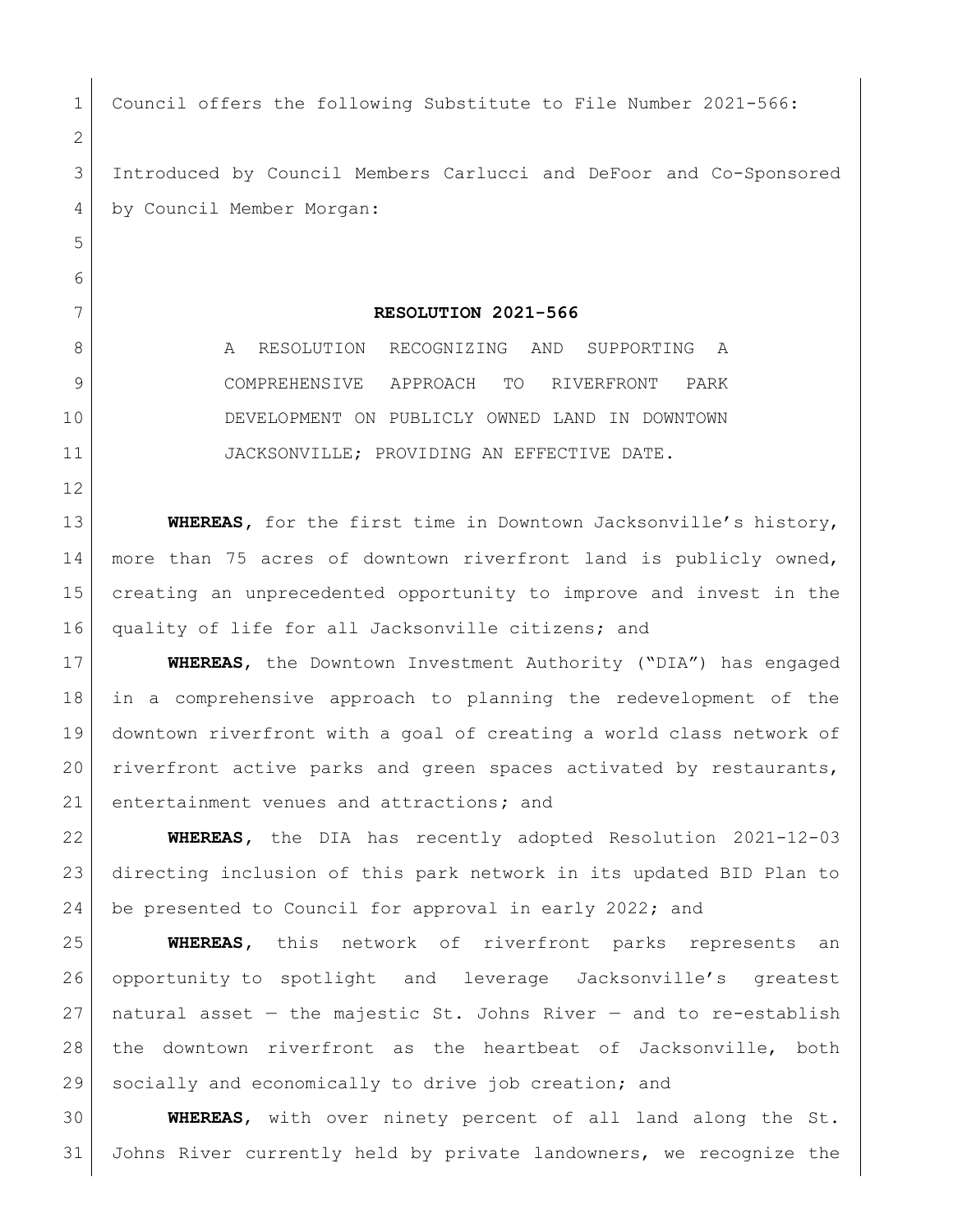need to create a riverfront for all by connecting the Northbank riverfront – from the Riverside Arts Market and surrounding museums to Metropolitan Park – with the Southbank riverfront – from the Fuller Warren Bridge to River's Edge (formerly The District) – for the purpose of bringing together citizens across Jacksonville and simultaneously enhancing future investment of commercial property and 7 public infrastructure; and

 **WHEREAS**, to be mindful of both sustainability and resiliency pertaining to design concepts involving Downtown Jacksonville's riverfront, the Council also strongly recommends careful consideration of stormwater management and environmentally sensitive 12 solutions; and

 **WHEREAS**, the DIA continues to stand at the forefront of downtown riverfront improvement and has facilitated extensive study and 15 concepts for multiple sections of the St. Johns River frontage, and the Council supports its efforts to realize a fully comprehensive and inclusive approach to the integration of park space to benefit downtown businesses and the Jacksonville community at large; and

 **WHEREAS**, an inclusive and collaborative process best supports efforts to develop a shared vision for riverfront park development, the Council supports efforts to achieve equitable outcomes and much- needed public access to Jacksonville's American Heritage river, in 23 order to enhance and enrich Downtown Jacksonville's overall vibrancy, 24 economic vitality, and natural resiliency; now therefore

**BE IT RESOLVED** by the Council of the City of Jacksonville:

**Section 1.** This resolution expresses the will of the City Council to recognize and endorse a comprehensive approach to planning Jacksonville's downtown riverfront parks development, and as such, to support the efforts of key stakeholders under the leadership of the DIA and the City of Jacksonville's Parks, Recreation and Community Services Department, and a shared commitment to fostering citizen